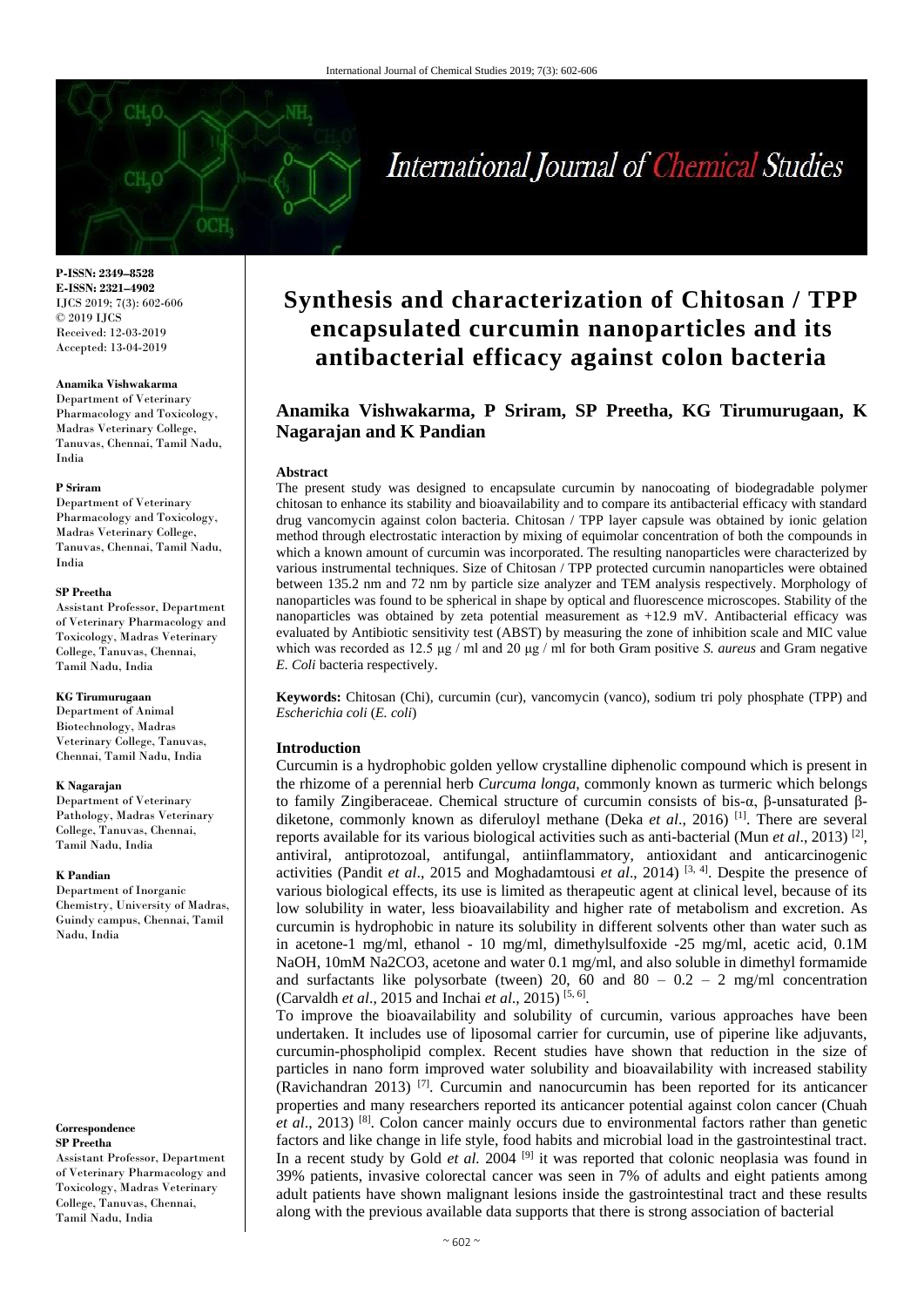infection and occurrence colonic cancer.

Nanoparticle (NP) based delivery system is gaining attention as novel drug carriers and their use is rapidly increasing due to their higher therapeutic potential (Hickey *et al.*, 2015)<sup>[10]</sup>. Different types of polymeric materials are available which can be used for synthesis of biodegradable NPs, including poly (glycolic acid), polysaccharides, poly (methyl-methacrylate), polyacrylamide, polycaprolactone, polylactic acid, proteins and polypeptides (Soppimath *et al.*, 2001) <sup>[11]</sup>. Polysaccharides, the most popular polymeric NP materialsare advantageous for targeted drug delivery (Liu et al., 2008)<sup>[12]</sup>. Chitosan is polysaccharide present naturally, it is a hydrophilic cationic polysaccharide which obtained from alkaline deacetylation of chitin which is present in the outer skeleton of insects and crustaceans like, crabs and shrimp. It is biodegradable, biocompatible nontoxic in nature, and positive charge makes it suitable for mucoadhesion with negatively charged mucus membrane (Paz *et al*., 2011) [13]. In this study our aim was to make a stable biocompatible and biodegradable nano carrier by mixing equimolar concentration of polycationic chitosan with polyanionic TPP through ionic gelation method to carry curcumin with enhanced antibacterial efficacy.

## **Materials and Methods**

#### **Chemicals and materials**

Chitosan (90% deacetylated) was procured from Sisco Research Laboratories Pvt. Ltd., sodium tripolyphosphate pentabasic (TPP) in the form of powder (technical grade, 85%), Vancomycin and curcumin from Sigma–Aldrich were purchased. Ethanol was purchased from Merck (India). Nutrient broth and Nutrient agar and inhibition zone scale were purchased from HiMedia, India. All other chemicals used in study were of analytical grade and deionized water was used for all experimental protocols.

## **Methods**

**Synthesis of Chi-TPP encapsulated curcumin nanoparticels**  Curcumin was dessolved in ethanol at 0.1% (1mg/ml) concentration, as it is insoluble in water. Chitosan was dissolved in 0.1M acetic acid, at different concentration (0.1%, 1%, 2%). Sodium tri poly phosphate (TPP) was dissolved in deionized water. TPP solution (1%) was added dropwise manner to the chitosan at 1:1, Chi:TPP ratio and few drops of glutaraldehyde were added (for cross linking of particles) under constant magnetic stirring at 1000 rpm for 30 minutes. Nanocapsules were formed spontaneously by ionic gelation mechanism, between chitosan and TPP then finally curcumin was added to Chi /TPP solution with continuous stirring for 2 hours followed by sonication at 20000 Hertz, for 15 minutes (Cur:Chi:TPP-5:2:2 ratio). Final solution was centrifuged at 12,000 rpm for 15 minutes, 4˚C to remove the non-entrapped particles and pellet was resuspended in deionized water and converted to powder form by freeze drying.

## **Characterization of nanoparticles**

The size, morphology and stability of the synthesized nanoparticles were characterized by using the techniques such as Optical microscopy, fluorescence microscopy, Particle size analysis, Zeta Potential measurement and Transmission Electron Microscopy (TEM) analysis.

## **Structure of nanoparticles under optical and fluorescence microscope**

Initial structure, shape and morphology of the nanoparticles with formation of capsule were observed at 100x oil immersion under light biological microscope. Nanoparticles were smeared on glass slide and observed after covering with cover slip. As curcumin is an auto florescence compound with excitation and emission range of 425 nm and 470 nm respectively. So based on this quality curcumin nano particles images had been taken.

## **Particle size measurement**

The particle size distribution (Z-average) and polydispersity index (PDI) of cubosomal dispersions were determined by dynamic light scattering using nanoparticle analyzer SZ-100 (nano partica HORIBA Scientific). Samples were diluted (10 fold) with deionized water and measured in triplicates.

## **Zeta potential measurement**

Zeta potential measurement was performed in the particle size analyzer SZ-100 (nano parrtica HORIBA Scientific) instrument operated in the electrophoretic light scattering mode (ELS). The dispersion and re-dispersed lyophilized samples were placed in standard glass cuvettes and the zeta potential was measured at 23°C with a scattering angle of  $-14.06^\circ$  using a helium neon laser of wavelength 658 nm. Three measurements of 1 min each were performed to calculate the mean value of zeta potential.

## **Transmission Electron Microscopy (TEM) Study**

Transmission electron microscopy was used to confirm the size, shape and dispersion of nanoparticles. The samples for observation by TEM were prepared by ultrasonication of particles by dispersing in acetone and a drop of stable solution was taken on TEM grids and dried at 37˚C for 15-30 minutes, and then grid was inserted into the sample block of the TEM and pictures has been captured.

## **Antibiotic Sensitivity Test (ABST)**

Curcumin nanoparticles were analysed for antibacterial effect by using Kierby Bauer disc diffusion method (Moghadamtousi *et al*., 2014) [4] .

Antibacterial effect was observed against gram positive and<br>gram negative bacteria. Gram positive bacteria gram negative bacteria. Gram positive bacteria *Staphylococcus aureus* ATCC No. 6538 were procured and streaked on nutrient agar and gram negative bacteria *E. coli*. were obtained by streaking bacterial culture on EMB agar with the help of sterile loop for selective growth of bacteria. Bacterial samples were inoculated in nutrient broth (100 μl sample  $+9900$  ml broth) and incubated at 37 $\degree$ C for 24 hours. Bacterial growth was diluted with sterile water and turbidity was matched with 0.5 McFarland standard, which indicate 1-  $2\times10^8$  CFU/ml bacterial load. After 24 hours growth period bacterial turbidity was diluted and matched with 0.5 McFarland standard and then streaked with sterile swab on Muller Hinton Agar. After that discs of different concentrations of nanoparticles were placed on MHA media and plates were kept for incubation in  $5\%$  CO<sub>2</sub> atmosphere at  $37^{\circ}$ C for  $18 - 24$  hrs. For comparing effects on bacterial culture, standard drug vancomycin was used as it is known for effective against colon bacteria but *E. coli*. are resistant, so vancomycin was used at different concentrations (10 – 30 μg /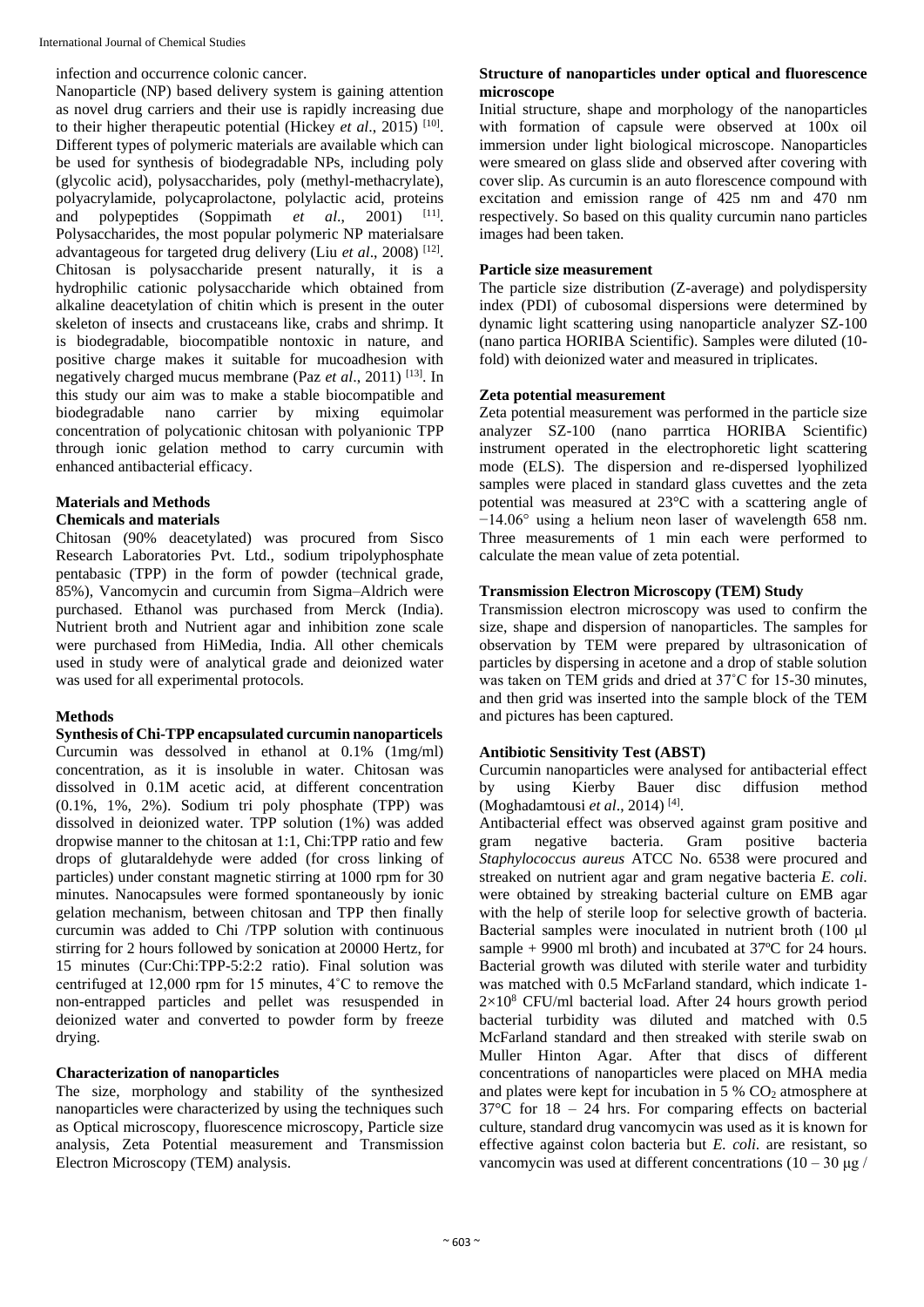ml). After 24 hours zone of inhibition was measured using Hi Antibiotic Zone Scale. Minimum inhibitory concentration (MIC) was measured by comparing the growth of bacteria at different concentration of nanoparticles with normal curcumin and vancomycin.

#### **Statistical Analysis**

Statistical analyses were performed by using GraphPad Prism version 5.00 (SanDiego, California) software. Differences in mean values were considered statistically significant at \*\*\* $P \leq$ 0.001, \*\* $P \le 0.01$ , \* $P \le 0.05$  (Snedecor and Cochran 1989)<sup>[14]</sup>. The results were expressed as mean  $\pm$  S.E.M and data were analyzed by two-way ANOVA followed by Bonferroni test using GraphPad Prism version 5.00 (San Diego, California, USA).

#### **Results**

#### **Synthesis of Chi-TPP encapsulated curcumin nanocomposites**

The nano composites were prepared by ionic gelation method by interaction of the cationic charge of Chitosan amino group and anionic charge of TPP and glutaraldehyde were used for cross linking of polymer with curcumin nanoparticles and were used for further studies.

#### **Characterization of nanoparticles**

#### **Structure of nanoparticles under optical and flourescence microscope**

The nanoparticles were observed under the conventional light microscope at 100 X oil immersion magnification for initial capsule formation (Figure,  $A - 1$ ). All particles were spherical in shape. After addition of curcumin, nanocomposite size was very small for characterization by optical microscopy. Curcumin nanoparticles emission was seen as bright greenyellow florescence under microscopy. (Figure, A– 2). Reason behind auto florescence of curcumin was reported as the electrons present in the curcumin molecule absorbed the

ultraviolet light and gained energy and moved to the excitation state and when fell down to the resting state it emitted visible light and shown green-yellow colour florescence. Formation of spherical shape nanoparticles were visualised at 100 X under florescence microscope.



**Fig A:** Microscopic images of nanoparticles – Nanoparticles were observed as spherical in shape. **Fig 1:** Optical microscope image. **Fig 2:** Fluorescence microscope image.

#### **Particle size measurement**

The mean particle size was measured for the ratios of Chi-TPP 1:1. To overcome and minimize the error, the particle size analysis for each sample was taken as in triplicates (n=3). For Chi-TPP capsule size was found to be 17.33 nm and after addition of curcumin as nanocapsule size was found to be 135.2 nm (Figure,  $B - 3$ ).

#### **Zeta potential measurement**

The zeta potential is a characteristic measure for the stability of the nanoparticles by interaction of the different charged particles. Here we recorded that pectin and curcumin zeta potential was – 41.2 mV and +1 mV respectively which indicates highly unstable compounds. After encapsulation by Chi-TPP their stability increased towards positive charge maximum upto  $+12.9$  mV. This indicates that there is interaction between positive amino group of Chi and negative carboxyl group of TPP (Figure,  $B - 4$ ).



**Fig B:** Particle size analysis and zeta potential measurement. **Fig 3:** Particle size of nanocurcumin was recorded as 135.2 nm. **Fig 4:** Zeta potential of nanocurcumin was recorded as + 12.9 Mv.

## **Transmission Electron Microscopy (TEM) Study**

TEM images of Chi–TPP incorporated incorporated nanocomposite shown in figure,  $C - 5$ . These particles observed as spherical in shape and evenly dispersed. Chi-TPP

were observed as hollow spherical nanoparticles and curcumin nanocomposites appeared as dark solid spherical particles indicating entrapment of curcumin inside hollow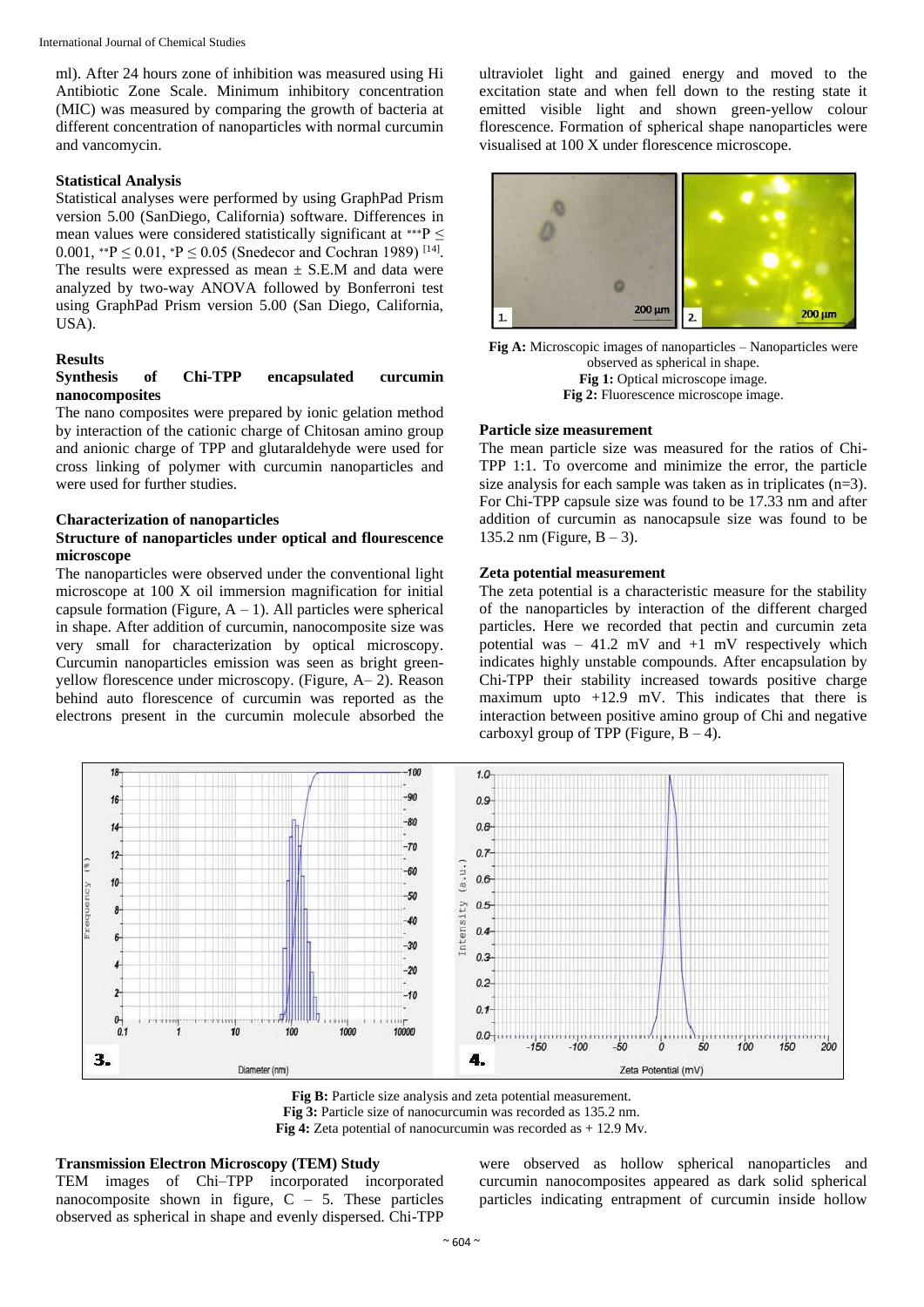spherical capsule. Average particle size was recorded as  $72 \pm$ 3.12 nm.



**Fig C-5:** Morphology and size of nanocurcumin by TEM imaging. Nanocurcumin particles were spherical in shape and size was observed as  $72 \pm 3.12$  nm.

#### **ABST (Antibiotic Sensitivity Test)**

Antibacterial efficacy of nanoparticles was analyzed against Gram positive (*S. aureus*) and Gram negative (*E. coli*.) bacteria. Curcumin treated bacterial culture of *E. coli* and *S. aureus* showed zone of inhibition of  $12.66 \pm 0.66$  nm and  $14.17 \pm 0.44$  nm respectively. Vancomycin showed no zone of inhibition against *E.coli* which indicate that bacteria were resistant for vancomycin. However it showed  $19.00 \pm 1.52$  nm zone of inhibition against *S. aureus* indicating that inhibitory capacity was higher for Gram positive bacteria than Gram negative bacteria. Cur-Chi-TPP nanoparticles showed significantly  $(P<0.001)$  increased zone of inhibition as compared to curcumin alone with the value  $18.33 \pm 0.73$  nm and 20.5 ± 0.29 nm for both *E. coli.* and *S. aureus* bacteria respectively (Figure, D – 6 & 7). In case of *E. coli* nanoparticles has shown significantly higher (*P*˂0.001) zone of inhibition than vancomycin. However in case of *S. aureus*, there was no significant difference  $(P>0.05)$  between them indicating that Cur-Chi-TPP was equally effective as vancomycin for gram positive bacteria (Graph – 1). MIC value was recorded as per growth inhibition of both the bacteria and it was found to be as 12.5 μg / ml and 20 μg / ml for both Gram positive (*S. aureus*) and Gram negative (*E. Coli*) respectively.



**Fig D:** Antibacterial efficacy of nanocurcumin against **Fig 6:** *E. Coli*. Bacteria. **Fig 7:** S. aureus bacteria.



**Graph 1:** Zone of inhibition of nanocurcumin compared with normal curcumin, and standard drug vancomycin significant at \*\*\* P  $\leq$ 0.001

#### **Discussion**

In present study synthesis of Chi – TPP encapsulated nanocurcumin was done by ionic gelation method. In this method both positively and negatively charged particles interacted to each other and cross linking by TPP provided highly stable nanocapsule which was limiting factor for curcumin delivery in previous litratures. Similar method was shown by Sujima *et al*. for preparation of nanocapsule for plant extract *Gymnemna sylvestre* for their study (Sujima *et al.*, 2016)<sup>[15]</sup>.

Regarding morphology and shape of nanoparticles, we have observed under optical and fluorescence microscope they have found to be spherical in shape and it was further confirmed by the TEM analysis in which curcumin was encapsulated inside Chi –TPP hollow capsule and appeared as solid spherical evenly distributed nanoparticles. For TEM analysis (Papadimitriou and Bikiaris,  $2009$ )<sup>[16]</sup> also found that nanoparticles were spherical in shape, outer core – shell structure arranged in concentric rings which looked like onion structure. Present study revealed that size of particles by zeta sizer and TEM varied between 72 nm and 135.2 nm. In a previous study conducted by (Elzatahry and Eldin 2008)<sup>[17]</sup> also reported that at different ratios of Chi-TPP smaller ratios produced smaller size particles with linearity in increasing of size by increasing the Chi-TPP weight ratio, and reported that Chi-TPP ratio 4:1 produced nanoparticles of size less than 300 nm. Zeta potential for Cur-Chi-TPP was + 12.9 mV which shows stability of particles. In a study by (Maruyama *et al*. 2016) [18] reported that herbicide shown increased stability after encapsulating with Chi-TPP from  $+15$  mV to  $+26$  mV which was due to the interaction of herbicide with polymeric chain of Chi-TPP capsule.